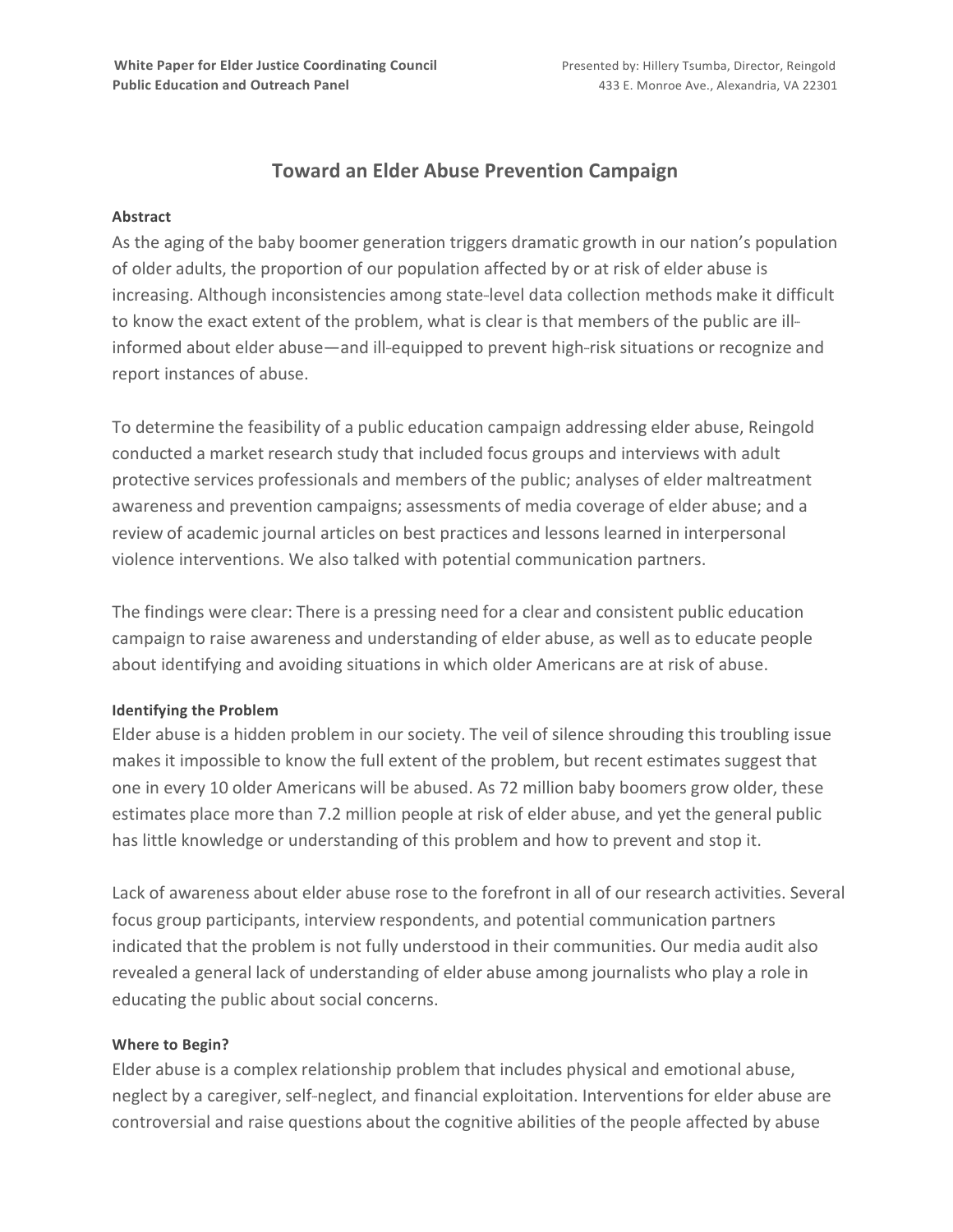and their right to make decisions for themselves; social taboos against incriminating close family members who may be perpetrating the abuse; and questions about how to define and implement evidence-based interventions in the face of data collection practices that vary from jurisdiction to jurisdiction.

There are also structural problems that make it difficult to increase intervention in elder abuse, including an under-resourced and over-extended adult protective services system; inconsistent laws governing reporting of elder abuse; and the lack of a national elder abuse prevention helpline to provide a single source of information and referrals.

With so many challenges, it is difficult to know where to begin. A social marketing campaign designed to improve public awareness and understanding of elder abuse can aid in addressing all of these factors.

## **Toward an Elder Abuse Prevention Campaign**

**Protecting people with compromised cognitive abilities.** The evidence is clear that people who are experiencing age-related cognitive decline do not respond well to messages about protecting themselves and their investments from abuse. They may resist interference in their affairs due to a sense of pride and effort to conceal their diminishing capabilities—or they may simply not understand or appreciate that they are at risk. That is why it is critical to start educating the baby boomers about the risks of elder abuse before they lose cognitive abilities, and to provide them with detailed information on actions they can take now to guard against potential abuse or exploitation. Actions such as creating a long-term care plan and establishing dual power of attorney so that no single person has control over one's finances are important steps to take.

**Overcoming the stigma of victimization and taboos against incriminating loved ones.** Being a victim or perpetrator of abuse carries a powerful stigma in our society. The stigma of victimization and the fact that perpetrators of elder abuse often are relatives or "trusted" friends make it difficult for victims to acknowledge what is happening to them and report abuse or otherwise protect themselves. Furthermore, the relationship between the abuser and the abused is often so complicated that outsiders who perceive elder abuse may be disinclined to intervene because they think it is "a private matter" or "none of my business."

While bystanders may be appalled by elder abuse, they may feel as though they need permission to intervene or need assurance that their intervention will not make the situation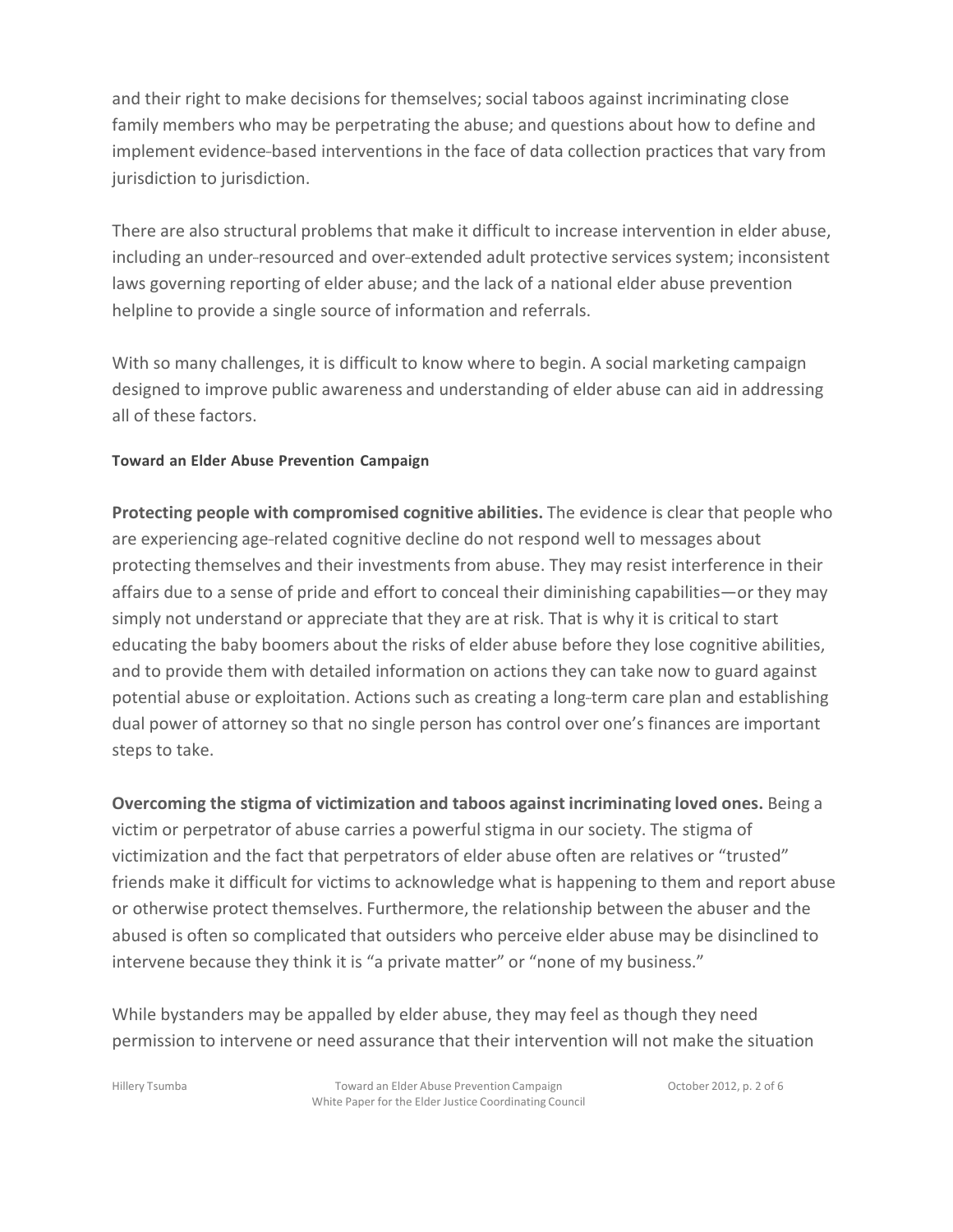worse. Victim blaming is also a common reaction—among both the general public and victims themselves—that creates a serious challenge when it comes to preventing and responding to elder abuse.

A social marketing campaign can help reduce the stigma of victimization with messages that let people who are abused, and their family members and bystanders as well, know that the abuse is not their fault. These messages should use language of survivorship that help empower at- risk individuals to remove themselves from dangerous situations and enable abused individuals to break free of the cycle of abuse. An educational campaign can also aid in overcoming the belief that elder abuse is a private family matter, using messages that demonstrate the impact of elder abuse on society as a whole and focus on the responsibility of all community members to look out for vulnerable older adults.

**Facilitating the development and implementation of evidence-based interventions.** Programmatic hurdles, including differing legal definitions of elder abuse across jurisdictions and a lack of a standardized national data collection system, are critical challenges facing the field of elder abuse prevention. The ambiguity about what constitutes elder abuse is not only a critical communications challenge; it will also cause ongoing problems when it comes to data collection and program evaluation.

*"I am in the Aging Network. I should know what to do with this, where to go, but I don't." —Interview Respondent, National Council on Aging employee.*

Data collection, evidence-based interventions, and well-resourced adult protective services systems are critical elements in elder abuse prevention, but they are not prerequisites for launching a social marketing campaign. In fact, public support for funding allocations to support data collection and improved interventions may be a positive by-product of greater public awareness of elder abuse. It is important to recognize the value of evidence-based interventions and continued research, but it is equally important to engage the public in the fight against elder abuse and allow public education to fuel advocacy for funding and political support for an improved infrastructure to collect and analyze data.

**Addressing pressure on the adult protective services (APS) system.** A well timed and carefully implemented social marketing campaign can support the APS system in a number of ways. On first blush it may seem that a social marketing campaign would place undue strain on an adult protective services system that is generally overworked and lacks the infrastructure to respond

Hillery Tsumba Toward an Elder Abuse Prevention Campaign White Paper for the Elder Justice Coordinating Council October 2012, p. 3 of 6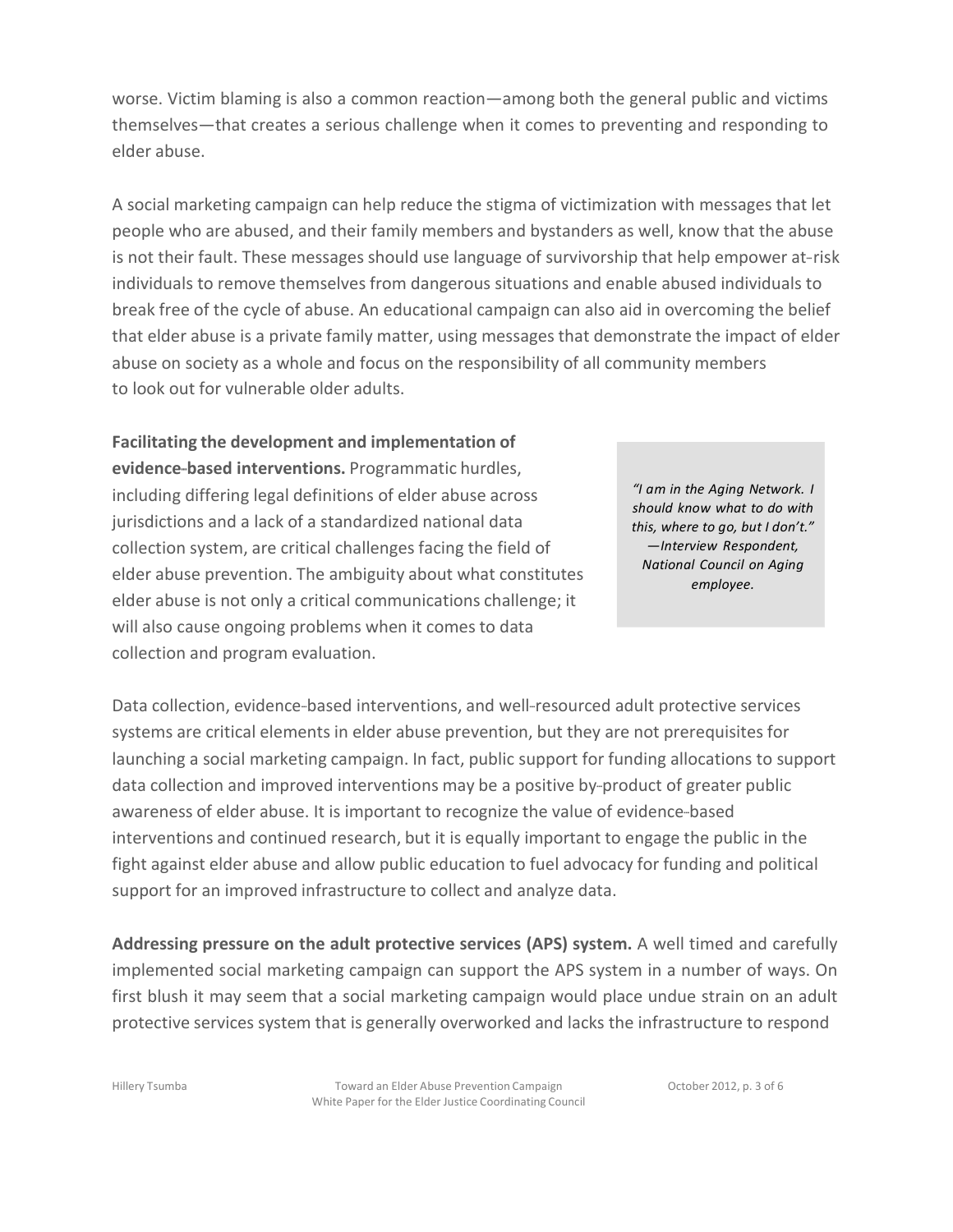to increased reports of suspected elder abuse. In reality a campaign can help re-position APS in the public eye and help garner public support for APS.

*"Most people are surprised to find out that there is an equivalent of Child Protective Services for adults." —Interview Respondent, APS Professional*

First, as with the matter of data collection, increased public awareness and outcry about elder abuse can help in securing more funding to bolster the APS system. Second, many members of the public do not know there is an equivalent of Child Protective Services for adults. Members of the public who are aware of APS may have outdated views and think of them as "the

men in white coats" who will lock their friend or neighbor away in a facility. A social marketing campaign can improve the public's knowledge, understanding, and trust of APS.

It is also important to note that behavior change takes time. Although a well-executed social marketing campaign will ultimately result in increased reports of elder abuse, which will then need to be investigated, increased reporting may not happen immediately. And, while reporting suspected abuse is an easy call to action for a campaign, it is not the only action people need to take to prevent elder abuse. An awareness-focused campaign that encourages people to prepare their long term-care plans, file dual powers of attorney, and stay involved in the community to prevent isolation may naturally evolve into a campaign that exhorts people to report suspected abuse when the APS system is better prepared to respond to those reports.

Finally, we know elder abuse happens much more often than it is reported. The fact that many instances of elder abuse are unreported, and therefore go uninvestigated, does not mean they didn't happen. Waiting to blow the whistle on those cases until APS is better resourced and able to respond will not undo the harm, nor will it make the cases easier to investigate. The stakes are too high to leave this issue in the dark.

## **Elder Abuse Campaign Goals**

There is a pressing need for a strategic and multifaceted campaign that includes media relations, public service announcements, online tools and information, and partner outreach, among other things. Such a coordinated national effort to educate the public about elder abuse will:

- Provide people with accurate information about what elder abuse is, where it happens, and how to recognize it.
- Show people that elder justice is relevant to them—if not directly, then through their parents and grandparents, friends and neighbors.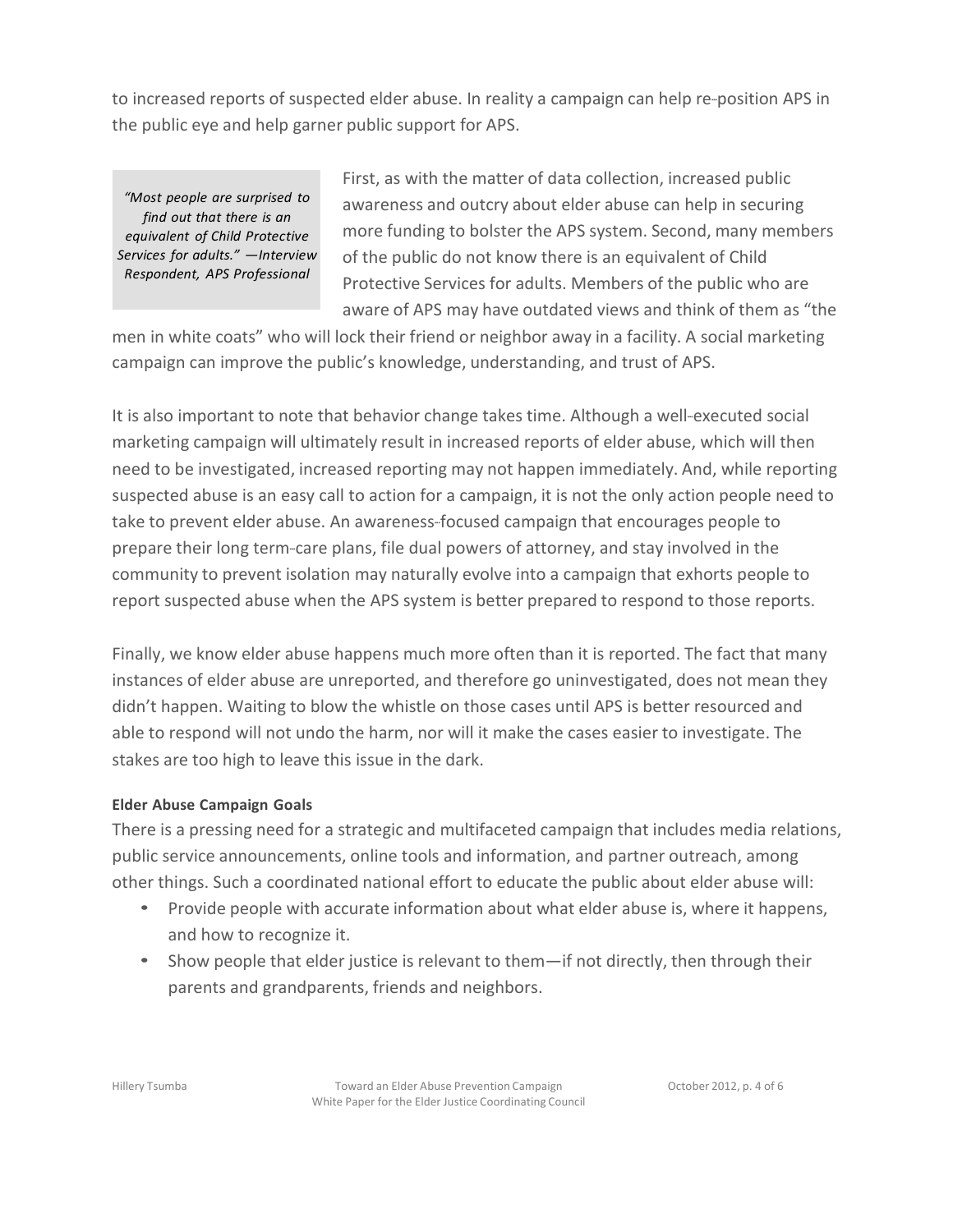- Reduce the stigma of victimization, and let people who are abused know that the abuse is not their fault.
- Fight ageism with messages that strengthen a system of values in which older adults are respected and appreciated.

A social marketing campaign to raise awareness of elder abuse does not have to be a cost prohibitive proposition. By working with enthusiastic partners and strategically employing online and traditional media, it is possible to elevate elder abuse prevention considerably. Online and broadcast media can raise public awareness of how to recognize and respond to elder abuse. Search engine optimization (SEO) techniques can increase the visibility of online information about the issue, and search engine marketing can deliver tailored messages to target audiences such as caregivers, older adults, and senior services providers. Strategic earned media and media relations efforts can secure broadcast time for public service announcements on elder abuse prevention. These media can also enable tracking of the reach and effectiveness of the campaign messages.

## **Four Approaches to Effecting Social Change**

Although a public communication and outreach campaign on the subject of elder abuse is critical, it is important to note that communication is only one aspect of effecting social change and, if done in isolation, will have little impact.

Best practices in social marketing emphasize the importance of a multifaceted approach to achieving social change, using legal, technological, economic, and informational avenues. While a social marketing campaign can address the informational aspect, the other three aspects create an environment for change. In fact, in these areas we are at a transformational point.

Legal. For the first time there is a significant legal foundation to support and unite elder abuse prevention efforts. Although legal barriers still exist, enactment of the Elder Justice Act was a milestone that sets the stage for increased public discourse about elder abuse and its prevention. Increased funding, information-sharing, training, and multiagency coordination under the law will help create an infrastructure for communication and outreach.

**Technological.** New technologies such as instant messaging services, social networking sites, and even voice-controlled mobile devices provide an opportunity to re-engage older adults, and keep them engaged as they become less mobile in their later years. Isolation is a known risk factor for elder abuse, but for the first time, housebound older adults can interact with the outside world online. A 2010 study found that the number of seniors who regularly use social